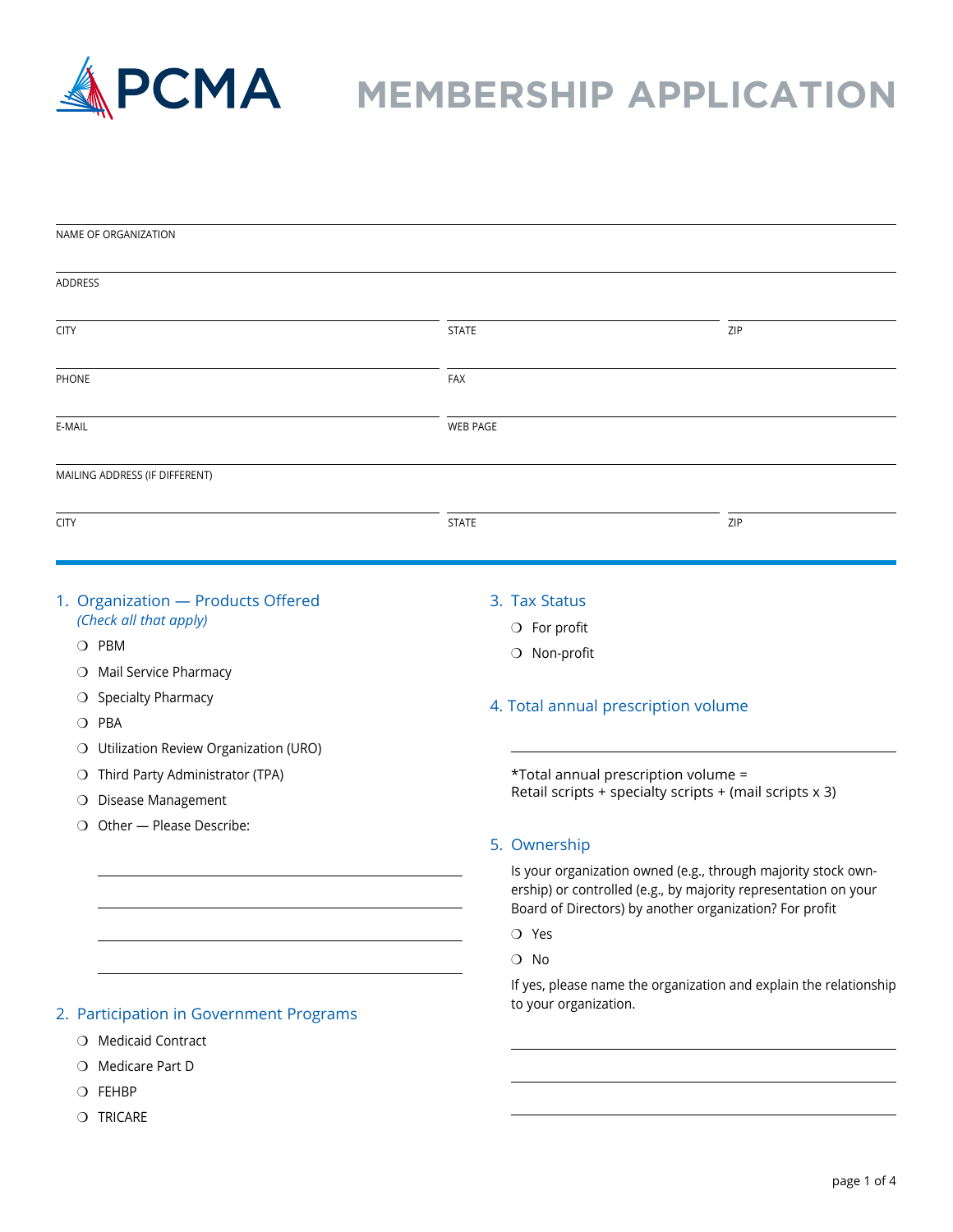

## **PCMA** MEMBERSHIP APPLICATION

### **Please identify key staff contacts at your organization within the following areas.**

Please note on a separate sheet if contact address is different from address listed on previous page. Also, please indicate which PCMA communications each individual should begin receiving.

### **Chief Executive:**

| NAME                                 |                                                |        | <b>TITLE</b>                     |                           |  |
|--------------------------------------|------------------------------------------------|--------|----------------------------------|---------------------------|--|
| PHONE                                |                                                | E-MAIL |                                  |                           |  |
|                                      | O PCMA SmartBrief                              |        | O PCMA conference communications | O Press releases          |  |
|                                      | <b>Assistant to President/Chief Executive:</b> |        |                                  |                           |  |
| NAME                                 |                                                |        | <b>TITLE</b>                     |                           |  |
| PHONE                                |                                                | E-MAIL |                                  |                           |  |
|                                      | O PCMA SmartBrief                              |        | O PCMA conference communications | O Press releases          |  |
| <b>Finance/CFO:</b>                  |                                                |        |                                  |                           |  |
| NAME                                 |                                                |        | <b>TITLE</b>                     |                           |  |
| PHONE                                |                                                | E-MAIL |                                  |                           |  |
|                                      | O PCMA SmartBrief                              |        | O PCMA conference communications | O Press releases          |  |
| <b>Operations/COO:</b>               |                                                |        |                                  |                           |  |
| NAME                                 |                                                |        | <b>TITLE</b>                     |                           |  |
| PHONE                                |                                                | E-MAIL |                                  |                           |  |
|                                      | O PCMA SmartBrief                              |        | O PCMA conference communications | O Press releases          |  |
| <b>Chief Pharmacy Officer:</b>       |                                                |        |                                  |                           |  |
| NAME                                 |                                                |        | <b>TITLE</b>                     |                           |  |
| <b>PHONE</b>                         |                                                | E-MAIL |                                  |                           |  |
|                                      | ○ PCMA SmartBrief                              |        | O PCMA conference communications | O Press releases          |  |
| <b>IT/Chief Information Officer:</b> |                                                |        |                                  |                           |  |
| NAME                                 |                                                |        | <b>TITLE</b>                     |                           |  |
| PHONE                                |                                                | E-MAIL |                                  |                           |  |
|                                      | O PCMA SmartBrief                              |        | O PCMA conference communications | $\bigcirc$ Press releases |  |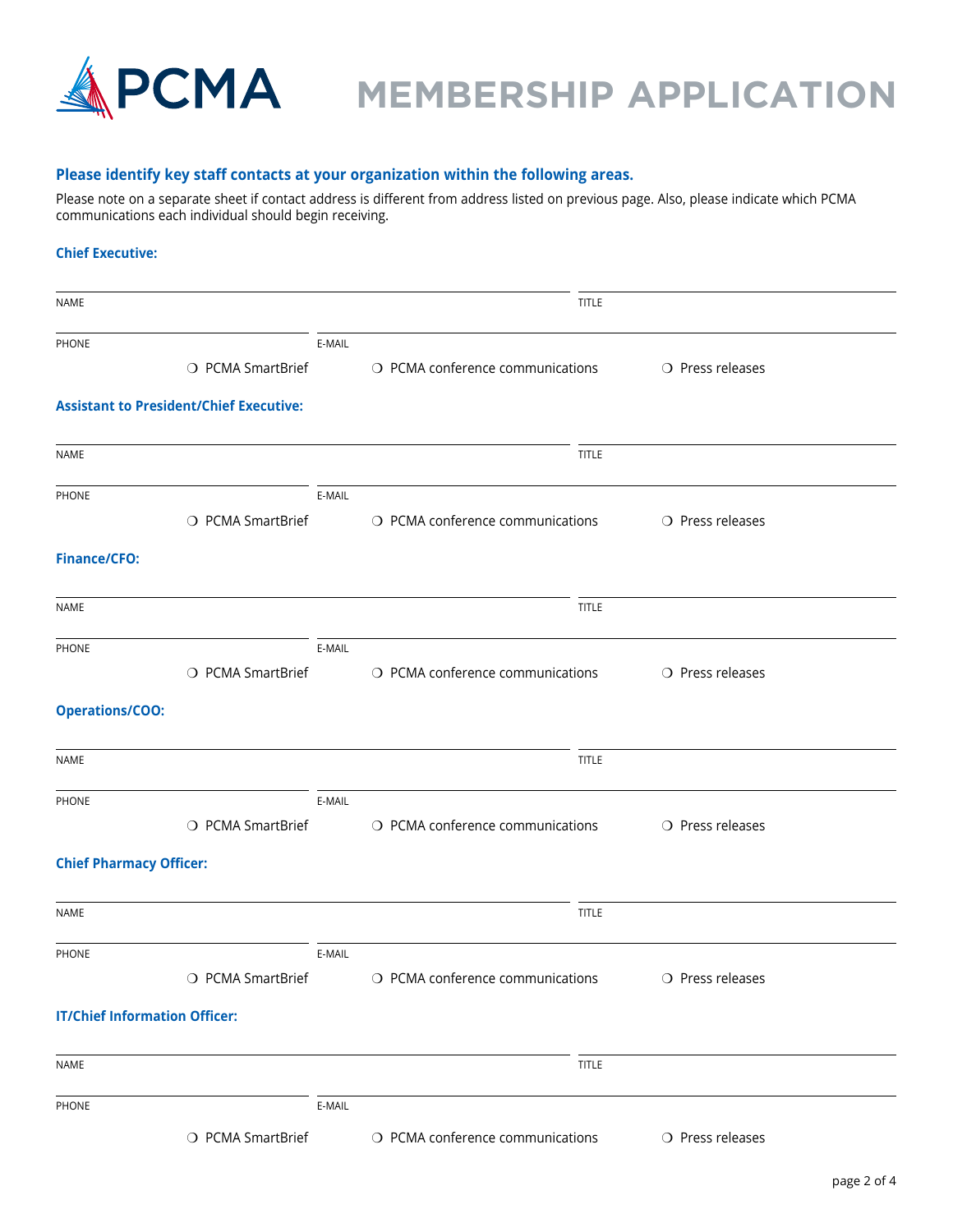

# **MPCMA** MEMBERSHIP APPLICATION

#### **Government Affairs — Federal Issues:**

| NAME                             |                                           |        | <b>TITLE</b>                     |                           |
|----------------------------------|-------------------------------------------|--------|----------------------------------|---------------------------|
| PHONE                            |                                           | E-MAIL |                                  |                           |
|                                  | O PCMA SmartBrief                         |        | O PCMA conference communications | O Press releases          |
|                                  | <b>Government Affairs - State Issues:</b> |        |                                  |                           |
| <b>NAME</b>                      |                                           |        | <b>TITLE</b>                     |                           |
| PHONE                            |                                           | E-MAIL |                                  |                           |
|                                  | O PCMA SmartBrief                         |        | O PCMA conference communications | O Press releases          |
| <b>Legal Issues Contact:</b>     |                                           |        |                                  |                           |
| <b>NAME</b>                      |                                           |        | <b>TITLE</b>                     |                           |
| PHONE                            |                                           | E-MAIL |                                  |                           |
|                                  | O PCMA SmartBrief                         |        | O PCMA conference communications | O Press releases          |
| <b>Medicare Contact:</b>         |                                           |        |                                  |                           |
| NAME                             |                                           |        | <b>TITLE</b>                     |                           |
| PHONE                            |                                           | E-MAIL |                                  |                           |
|                                  | O PCMA SmartBrief                         |        | O PCMA conference communications | O Press releases          |
| <b>Medicaid Contact:</b>         |                                           |        |                                  |                           |
| <b>NAME</b>                      |                                           |        | <b>TITLE</b>                     |                           |
| PHONE                            |                                           | E-MAIL |                                  |                           |
|                                  | O PCMA SmartBrief                         |        | O PCMA conference communications | $\bigcirc$ Press releases |
| <b>Pharma Relations Contact:</b> |                                           |        |                                  |                           |
| NAME                             |                                           |        | TITLE                            |                           |
| PHONE                            |                                           | E-MAIL |                                  |                           |
|                                  | O PCMA SmartBrief                         |        | O PCMA conference communications | O Press releases          |